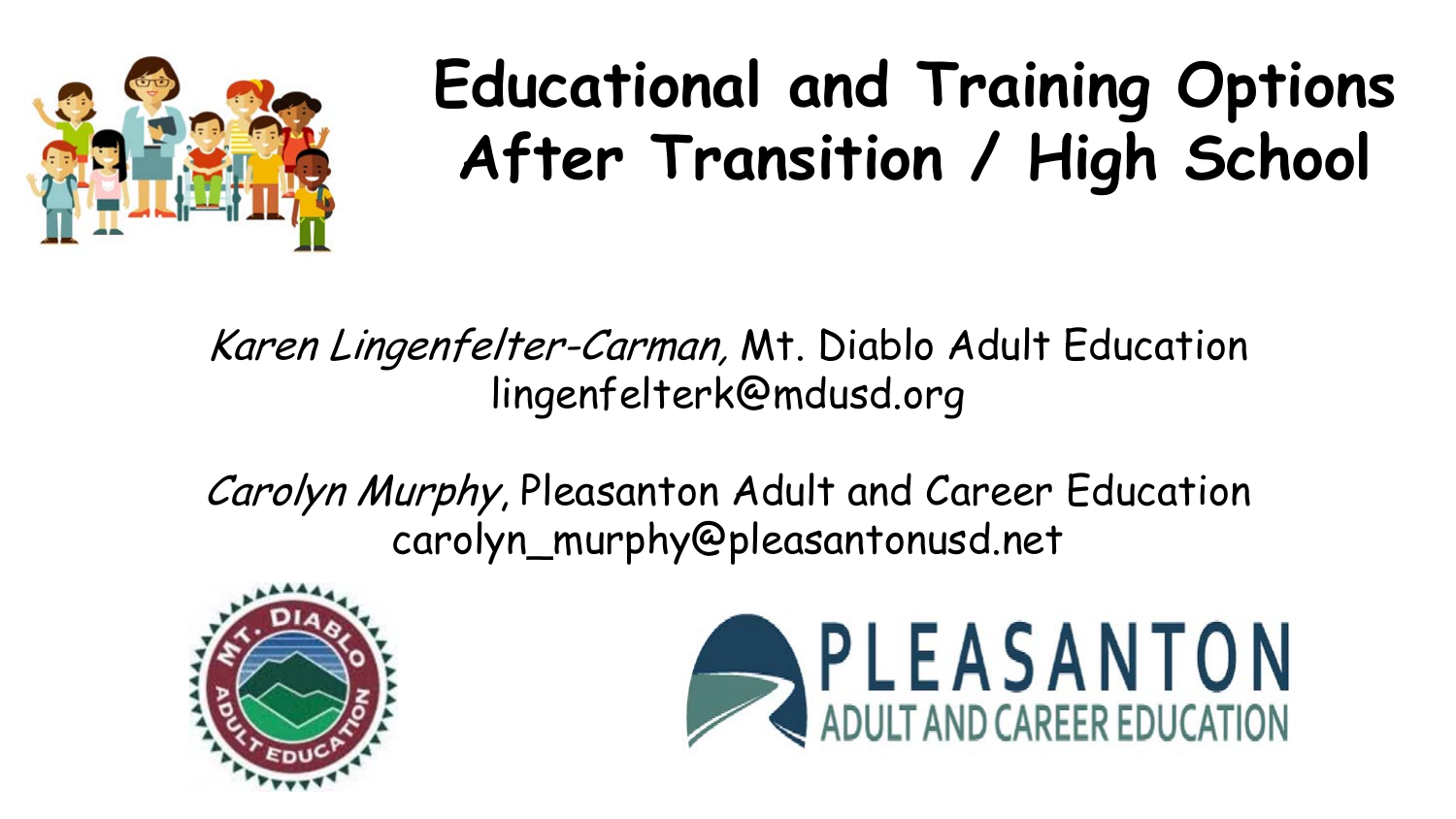# **There are choices available!**



**Pathways to Employment** 

**Day Programs**

**Postsecondary Education**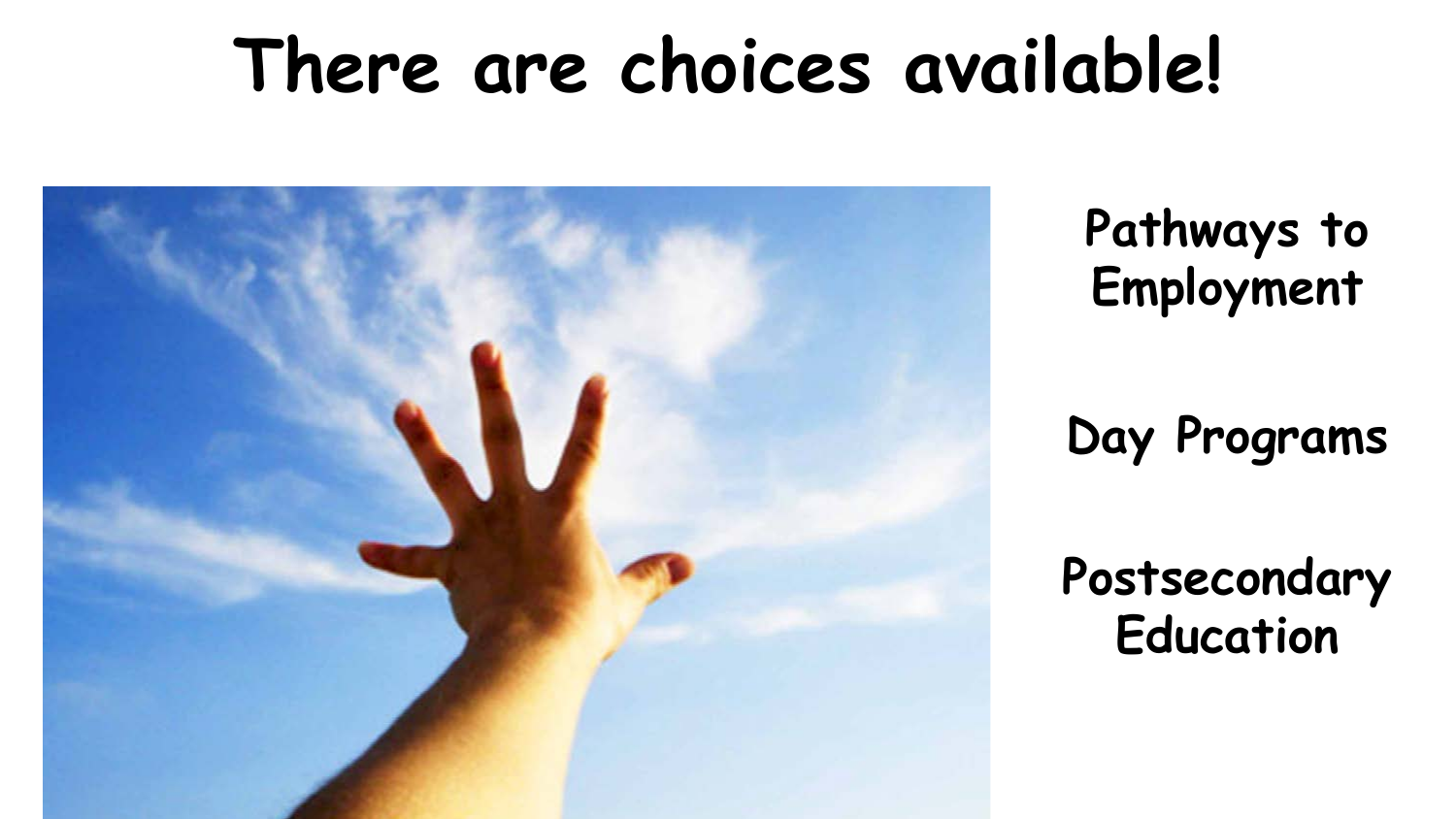# **Pathways to Employment**

- 1) RCEB Case Manager
- 2) Open DOR File
- 3) Self-Reflection and evaluation
- 4) Identify short and long term goals
- 5) Explore available options

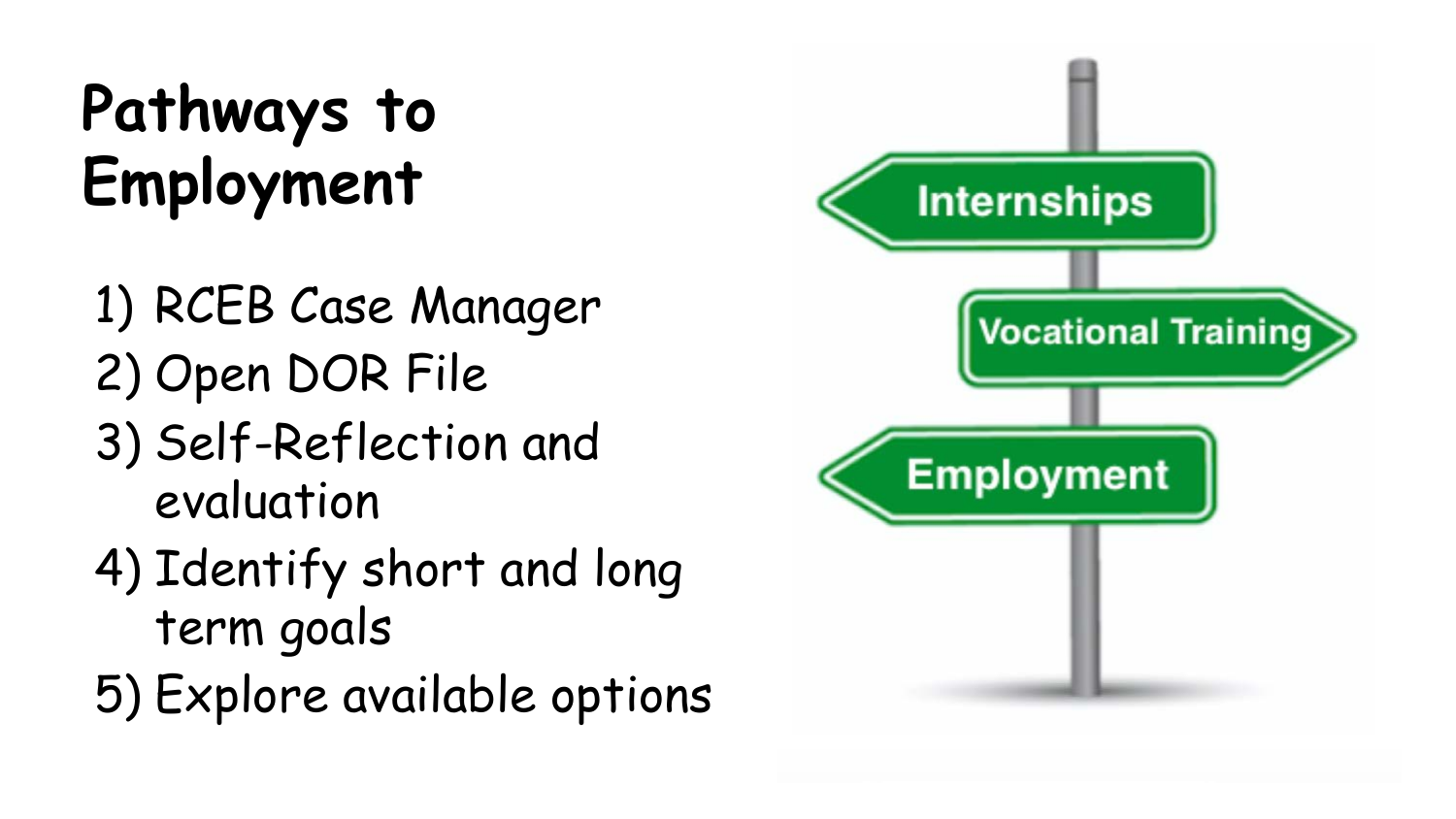## **Paid Internship Programs**

#### Includes

- Classroom instruction
- Job coaching
- Department rotation
- Resume building
- interview practice

#### Benefits

- Develop soft skills
- Gain work experience in team environment
- Explore career and interests
- Expand self confidence

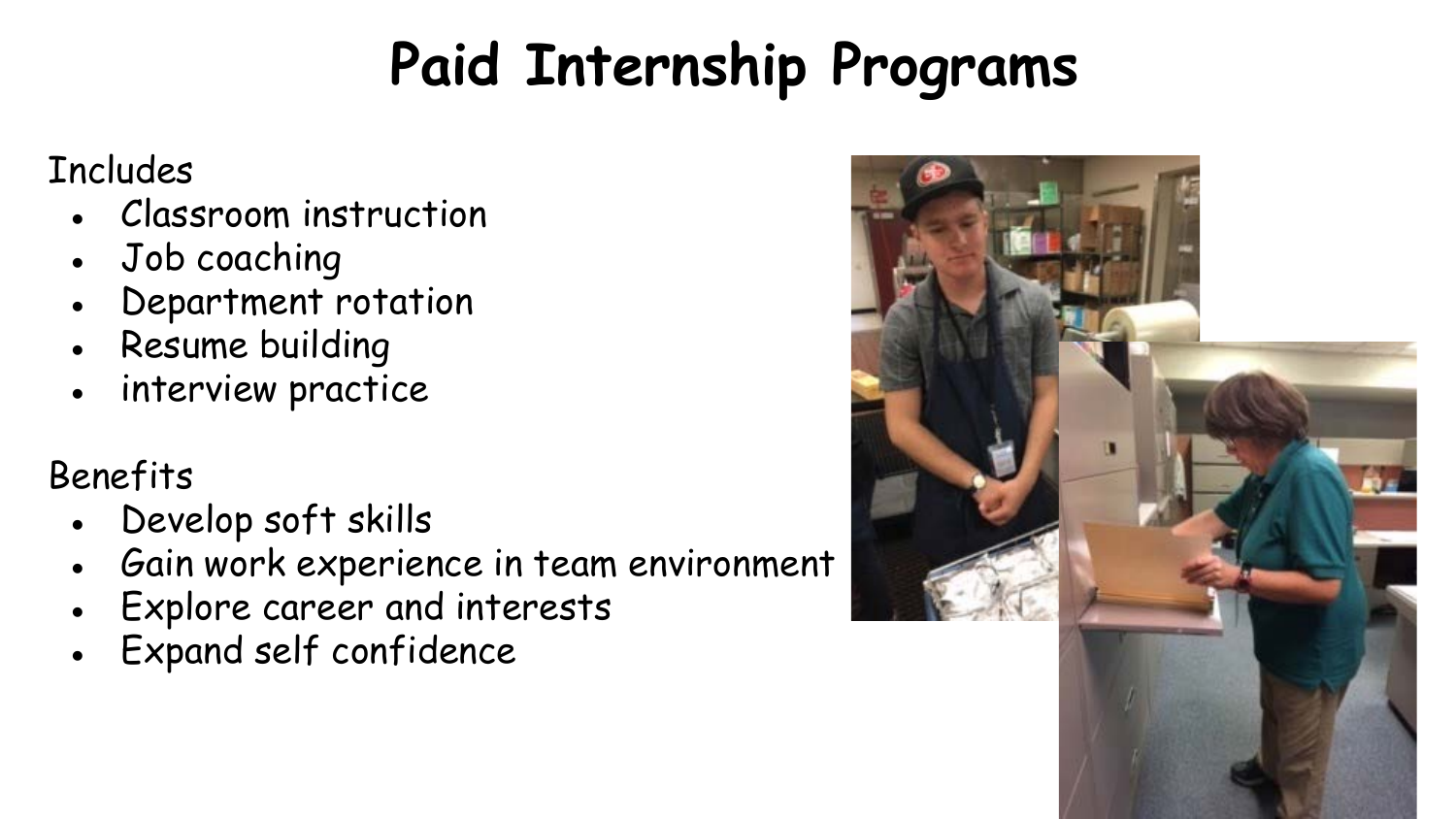## **Vocational Training**

Includes

- Training for a particular job
- Becoming skilled at specific tasks
- Getting practical knowledge of job market

Adaptive Horticulture Class Las Positas College

Dietary Aide Program Castro Valley Adult Education

Film and Media Workshop, Futures Explored

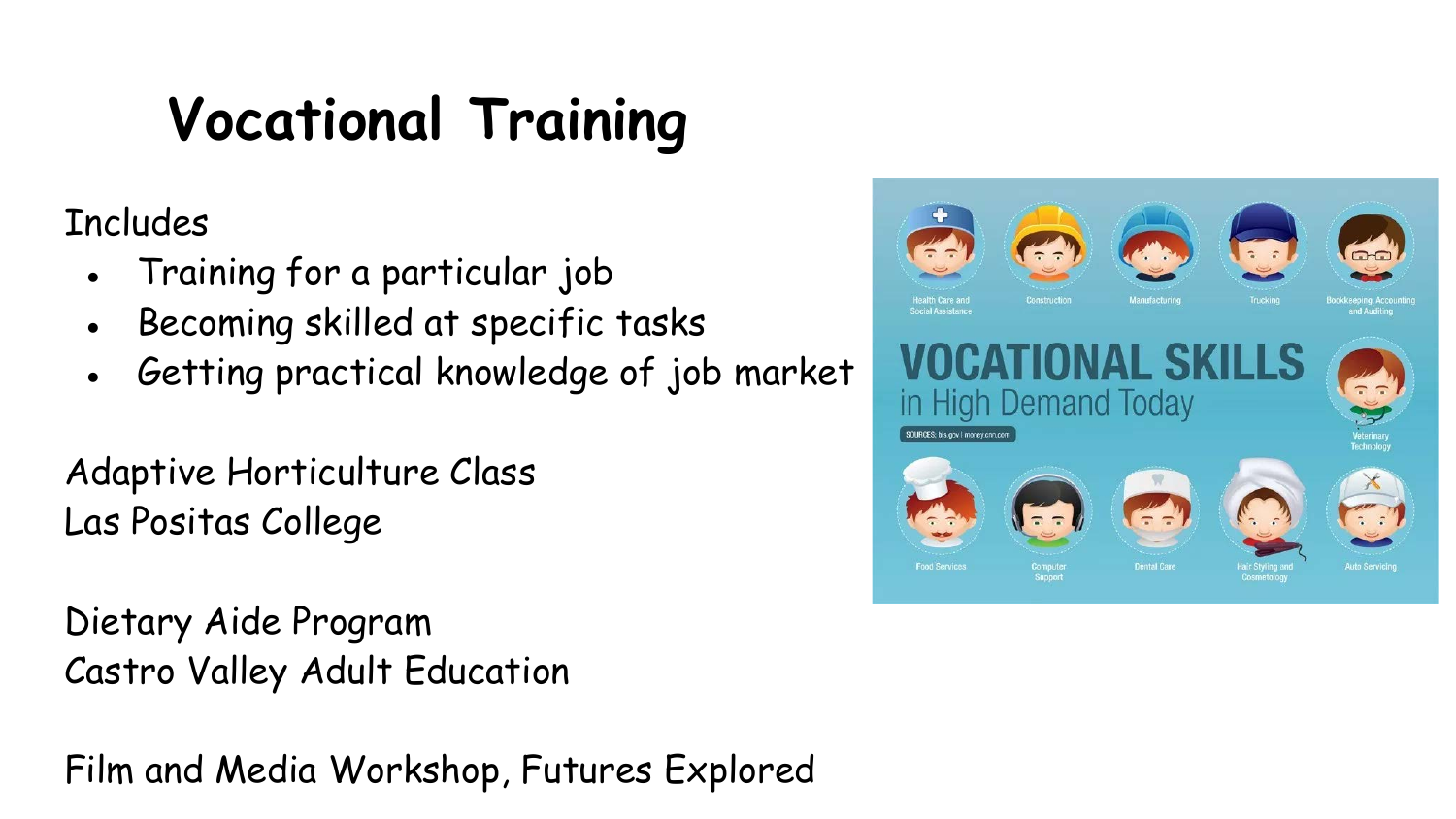### **The goal of Supported Employment is Competitive Integrated Employment**

#### **Supported Employment**

- Job development and on the job support
- Established job description
- Support may fade as employee becomes more independent at work



#### **Customized Employment**

- For individuals with significant life complexities and barriers to employment
- Relationship meet needs of both parties
- Flexible schedule, customized job description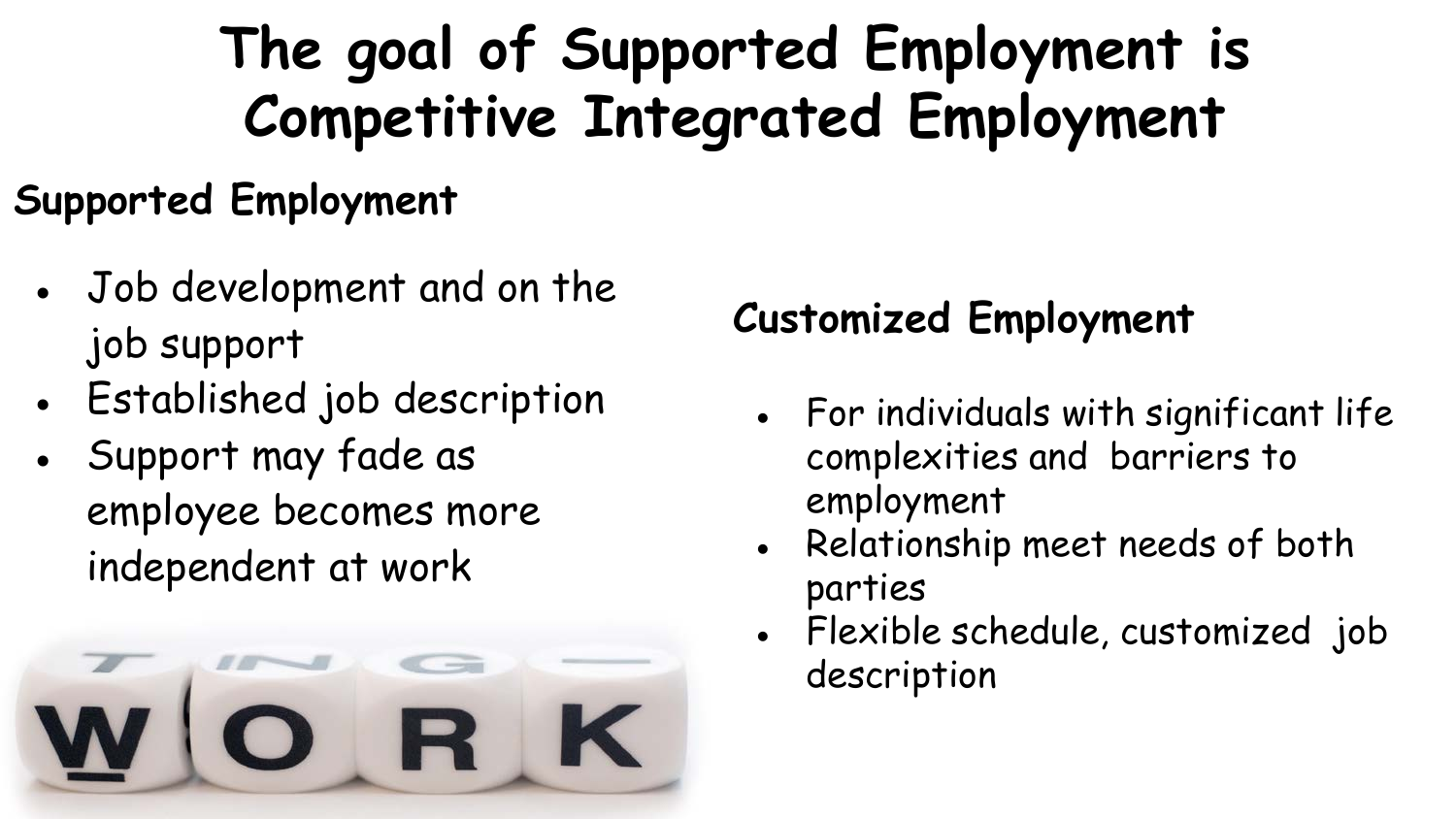## **Day Programs: in a center or out in the community**

- Social/recreational skills
- **Community integration**
- Life skills
- Develop self advocacy
- Behavior management

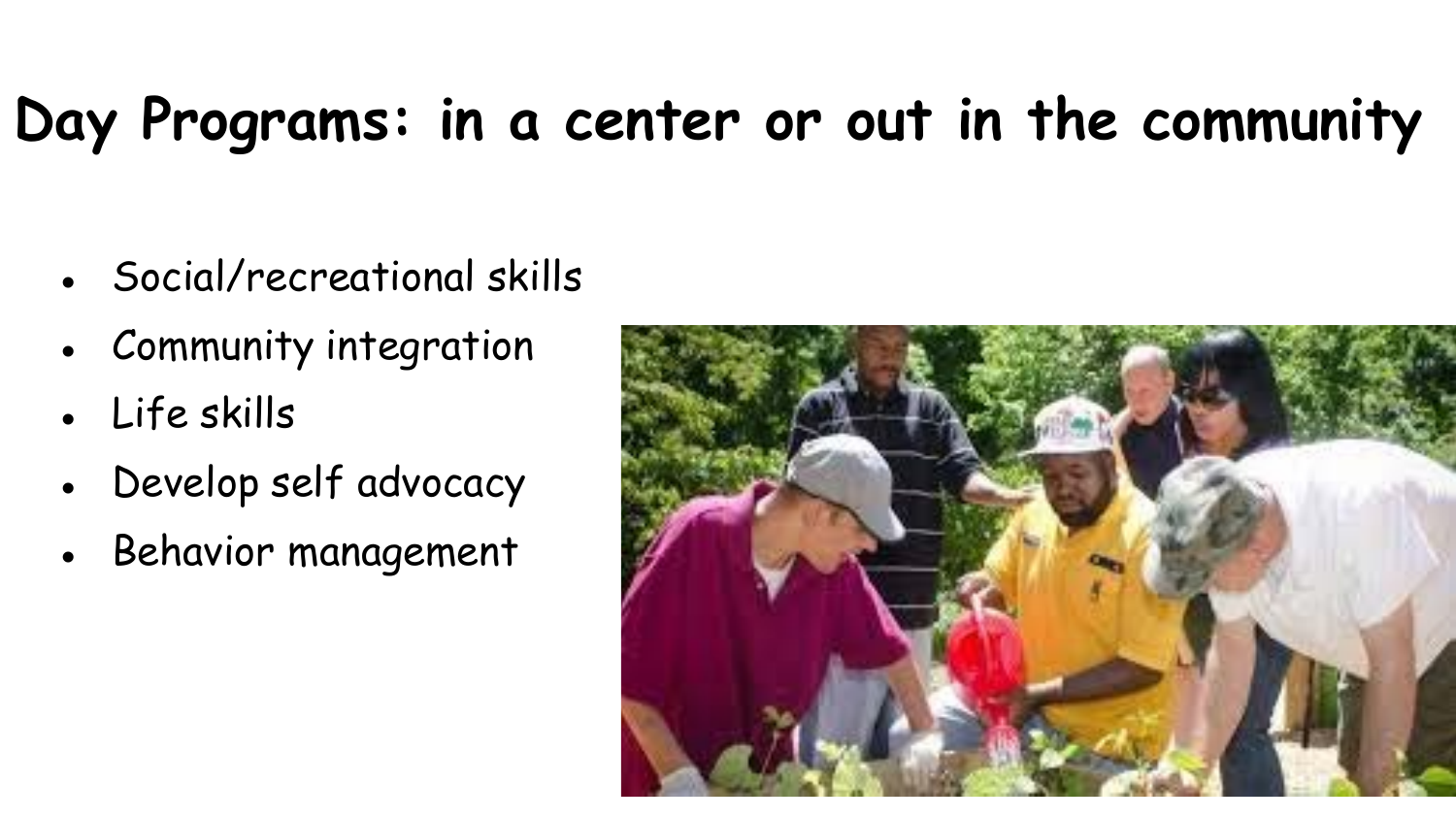### **Postsecondary Education Comparing the Options**



**Community Colleges**



**Universities**

**Adult Education Schools**



**Trade Schools, Art Schools**

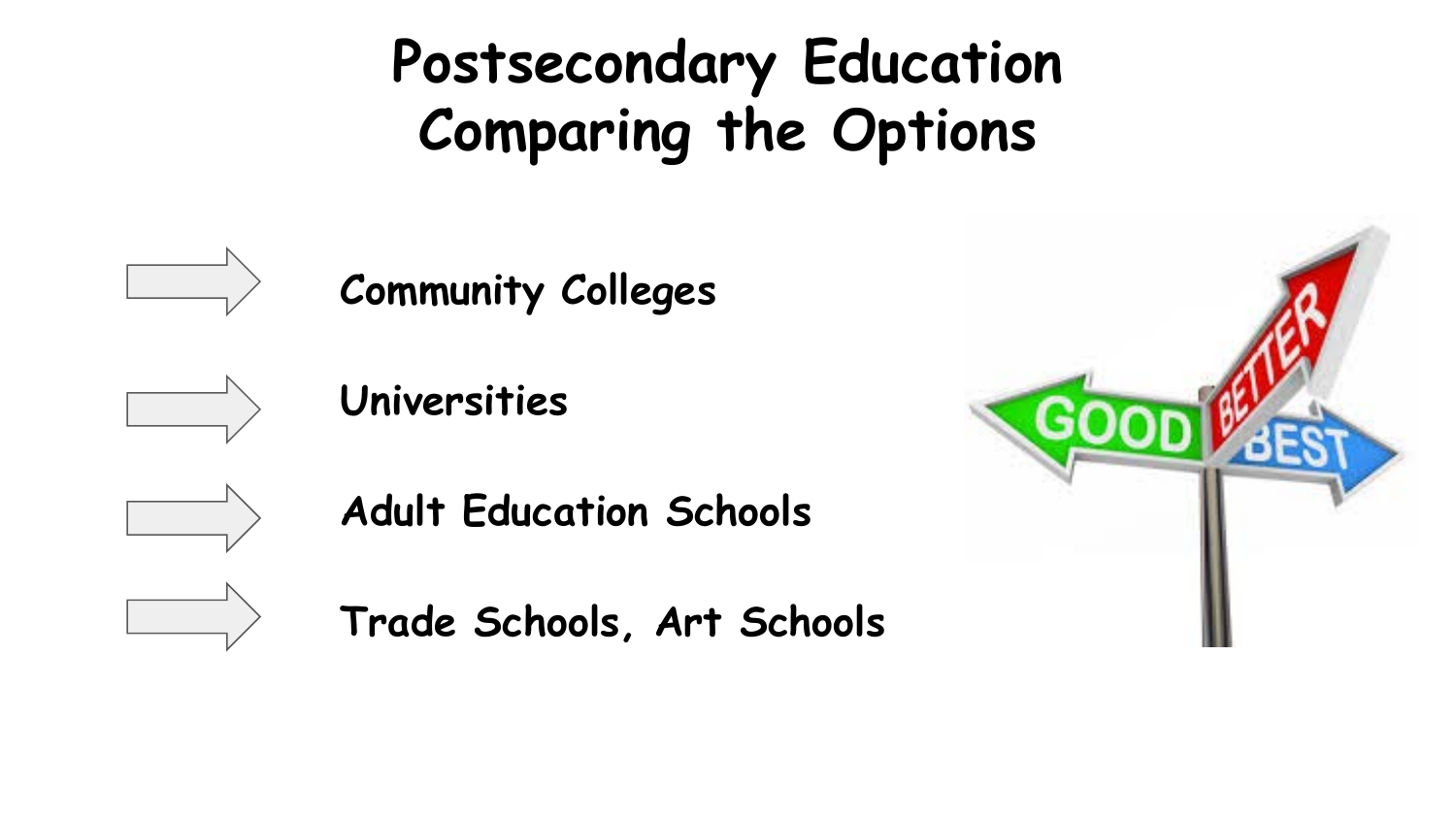### **Community Colleges, Universities UC/CSU, Private colleges**

**By law (ADA) offer Disability Support Services \*Accommodations not modifications\***

Services includes

- Priority registration
- Academic, career and disability counseling
- Note taking
- **Tutoring**
- Extended test time
- Audio books, permission to record lectures
- Interpreters and captioning services
- Alternative media services

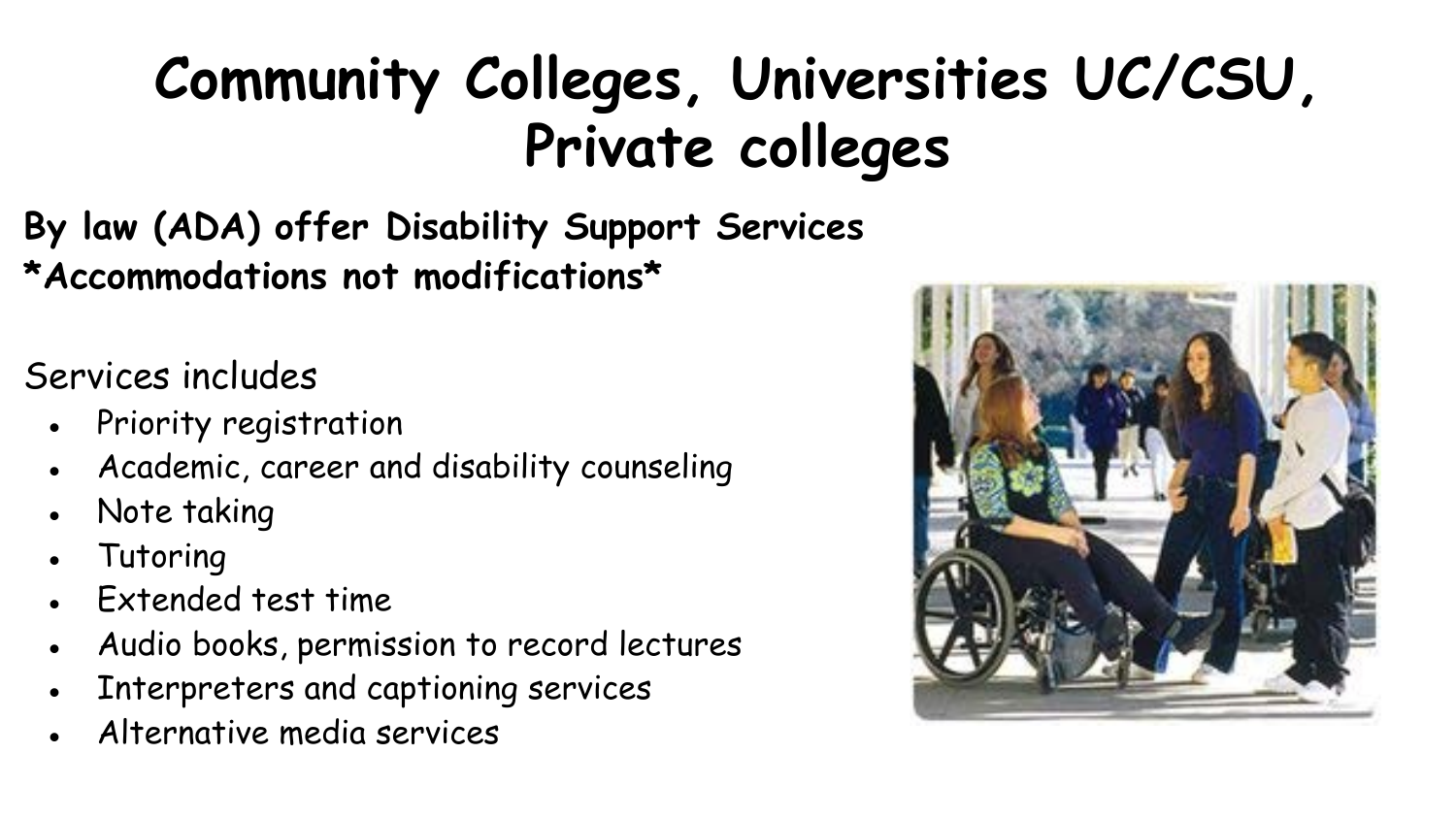### **Special Independent Living Skills Programs**

**Campus inclusion experiences with independent living arrangements**

- TAFT Community College: Transition to Independent Living (TIL)
- Wayfinders, Fresno State: College Living Experience (CLE)

#### **Colleges with programs specific to ASD**

- College Internship Program, Berkeley
- Cal State East Bay: College Link program.

#### **Colleges with Specific Vocational Training**

• College to Career: College of Alameda

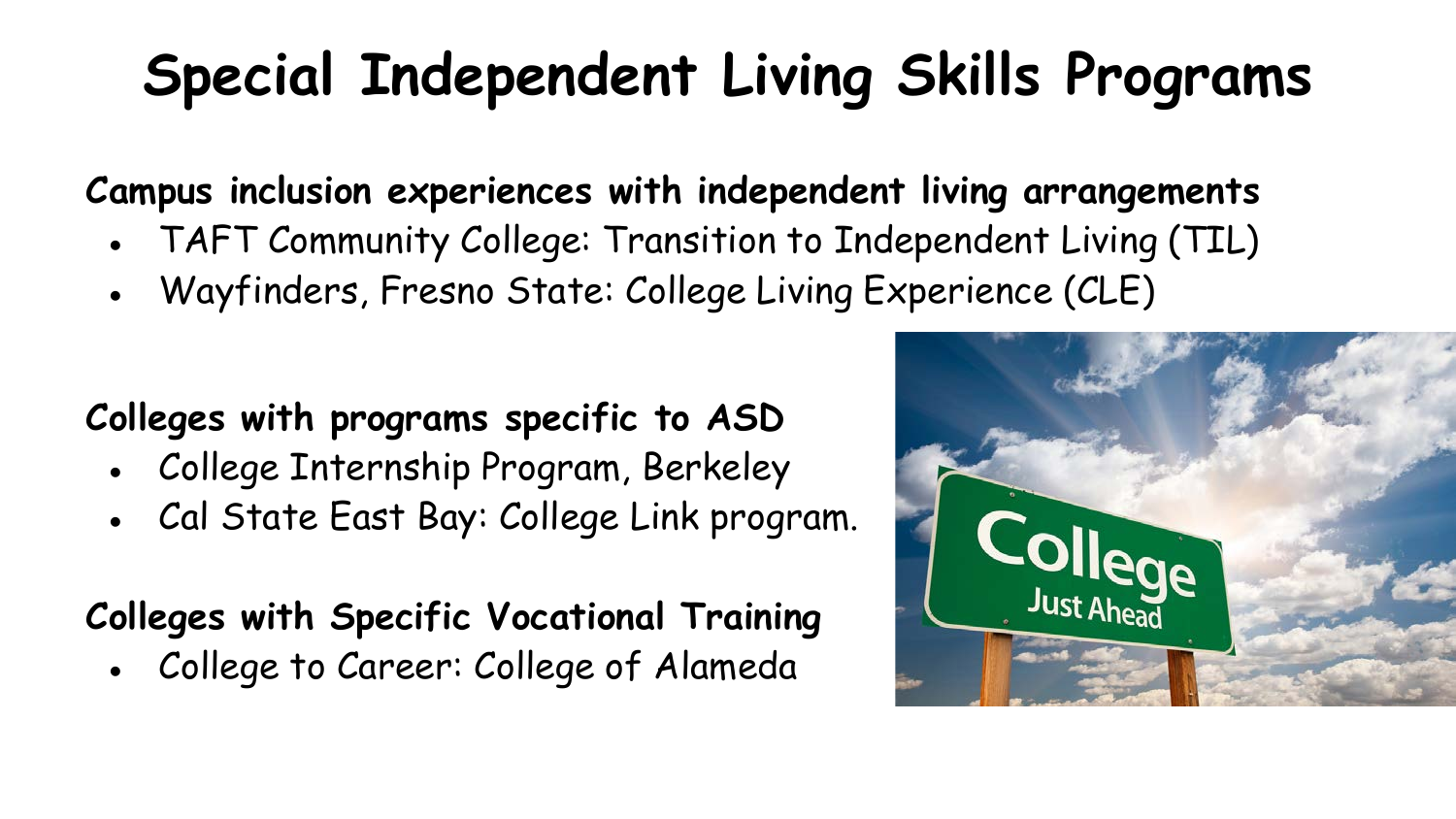#### **Adult Education Programs for Adults with Disabilities**

**These programs provide instruction to help students develop independent living skills, basic academic skills, social and communication skills and job training and paid internship programs**

Castro Valley Adult, STRIDES program

Mt. Diablo Adult Education, Life Skills, TOPS program,

Oakland Adult Education, Basic Skills for Adults with Disabilities

Pleasanton Adult and Career Education, Life Skills (coming soon)

San Leandro Adult Education Job Prep and social skills

West Contra Costa Adult Education: Independent Living Skills, occupation and work skills

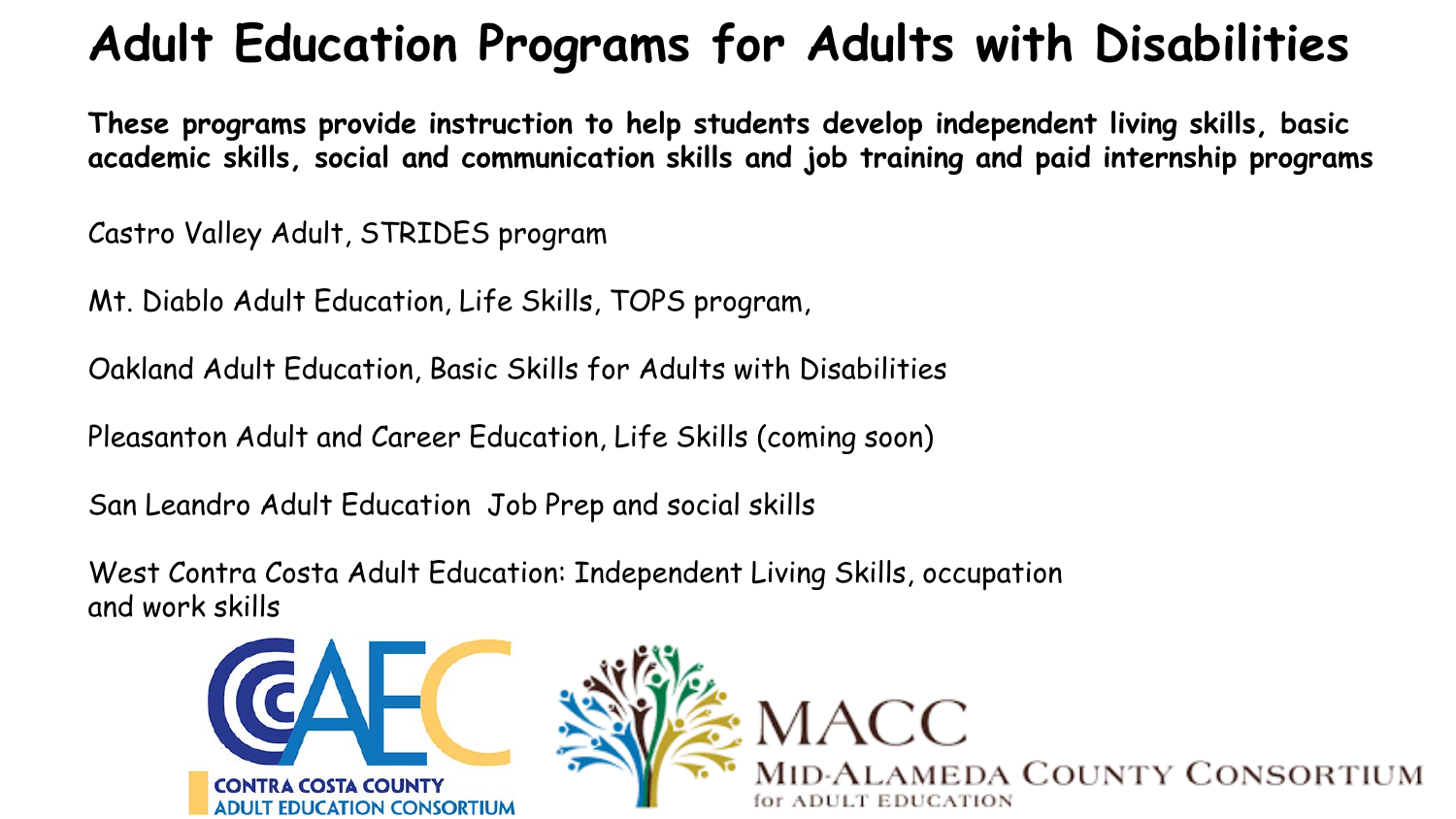### **Trade Schools & Art Schools**

- Creative Growth Art Center
- Carrington for Health Care Careers
- Paul Mitchell School
- The Stride Center
- Academy of Arts
- California College of Arts